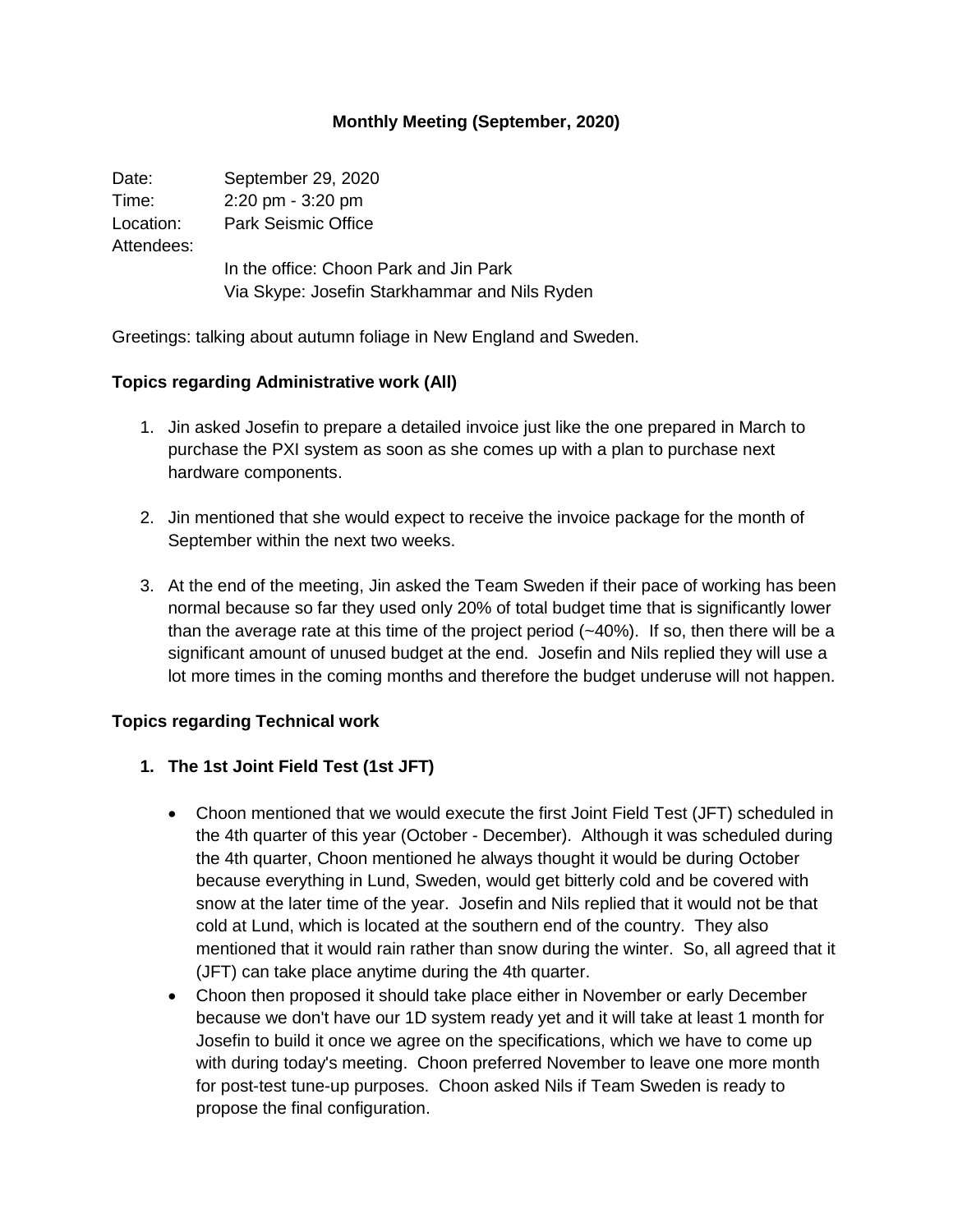## **2. Finalization of Configuration for 1D System**

- Nils replied they recently have been out several times, tested the old system with new impact sources, and collected a lot more data. He mentioned that they are planning to go out again with improved sources and collect more data with better quality that can help the final decision.
- Choon replied that we already have enough "good" data that can be used to make the decision and we should not spend further time for that. Choon urged all to make the decision now. He then made a short presentation to illustrate that the 16-channel array with three times (3dx=2.25 cm) the existing microphone spacing (dx=0.75 cm) can achieve almost 100% quality achieved by the full 48-channel array. He stressed that it was the same observation for all data sets collected so far. Then, he proposed this configuration should be the way we have to move forward for the 1D system.
- Nils mentioned that he was thinking of other approaches such as collecting a data set for an entire section of the road as much successfully as possible without any issues. Then, he would make the decision only after that.
- Choon emphasized that the other issues are something we have to keep working on along the way, but they are not related to the finalization of the configuration for 1D array. He stressed again that we have move forward to come up with 1D system by now so that we can perform the JFT in the early future.
- Choon also mentioned that the recent "freezing and lag" issues in the acquisition system after collecting a certain number of records (e.g., > 100) may happen with our new system at en even worse extent because of the more channels being used (64 channels rather than 48 channels).
- Josefin replied that the new system is a faster one so that the issues, if exist, will not be as much severe as with the old system. But, she also mentioned that even with the new system there will be unavoidable limitations because of the streaming that is impacted by the data size for a given time. She mentioned that the new system uses the PXI express bus, which is ten times faster than the old system in read/write speed. In that sense, the issue will be mild if exists or it may not exist.
- Choon mentioned his experience with the freelancer who was hired to provide the C++ TDMS module that he was knowledgeable in PXI system. So, if Josefin has any issues or obstacles during the hardware build in the future, then we can contact the freelancer for any possible consultation.
- Josefin and Nils replied that so far they did not encounter such situations yet. Josefin mentioned that it would be difficult for someone else to help unless it owns exactly the same hardware system. She talked about her recent experience with the NI support team that took such a long time until the issue was solved because the team did not refer to the same hardware system.
- Choon proposed the freelancer as our "backup" whenever we need. Everyone agreed. Josefin and Nils mentioned that they do not have any problems that may warrant the help yet.